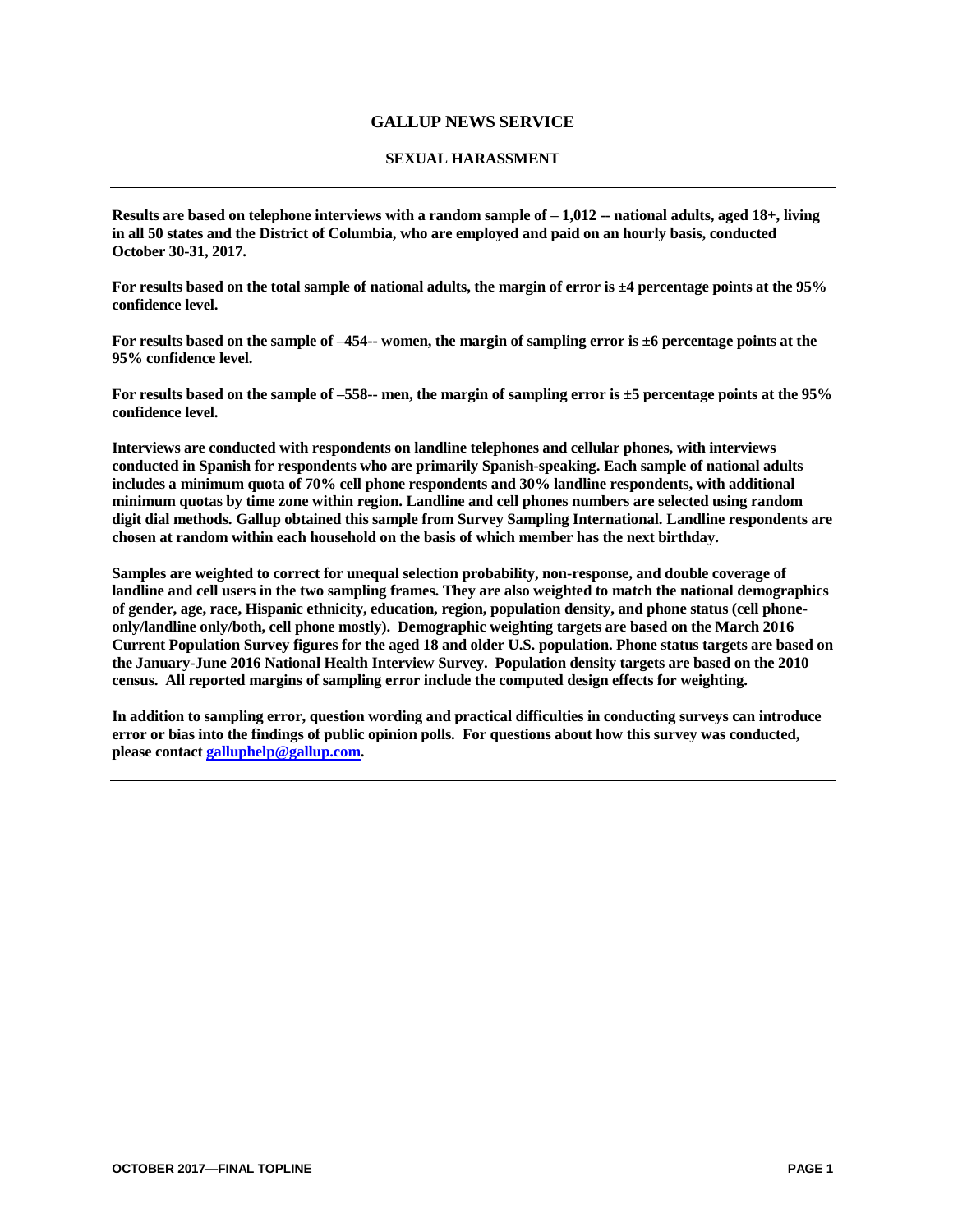Thinking about sexual harassment,

1. In terms of the number of women who face sexual harassment in the workplace, would you say sexual harassment these days is - [ROTATED: a major problem (or) a minor problem]?

|                        | Major<br>problem | Minor<br>problem | Not a problem<br>(vol.) | N <sub>0</sub><br>opinion |
|------------------------|------------------|------------------|-------------------------|---------------------------|
| <b>National adults</b> |                  |                  |                         |                           |
| 2017 Oct 30-31         | 69               | 26               |                         | 4                         |
| 1998 Mar 20-22         | 50               | 43               | 1                       | 6                         |
| Women                  |                  |                  |                         |                           |
| 2017 Oct 30-31         | 73               | 23               |                         | 3                         |
| 1998 Mar 20-22         | 55               | 40               | -1                      | $\overline{4}$            |
| Men                    |                  |                  |                         |                           |
| 2017 Oct 30-31         | 66               | 28               |                         | 5                         |
| 1998 Mar 20-22         | 45               | 47               | 1                       | 8                         |

2. Do you think that people in the workplace are too sensitive or not sensitive enough to the problem of sexual harassment?

|                        | Too<br>sensitive | Not sensitive | About right | N <sub>o</sub><br>opinion |
|------------------------|------------------|---------------|-------------|---------------------------|
|                        |                  | enough        | (vol.)      |                           |
| <b>National adults</b> |                  |               |             |                           |
| 2017 Oct 30-31         | 30               | 59            | 3           | 8                         |
| 1998 Mar 20-22         | 53               | 37            | 4           | 6                         |
| Women                  |                  |               |             |                           |
| 2017 Oct 30-31         | 28               | 63            | 2           | 6                         |
| 1998 Mar 20-22         | 48               | 40            | 5           | 7                         |
| Men                    |                  |               |             |                           |
| 2017 Oct 30-31         | 33               | 54            | 4           | 9                         |
| 1998 Mar 20-22         | 59               | 32            | 4           | 5                         |